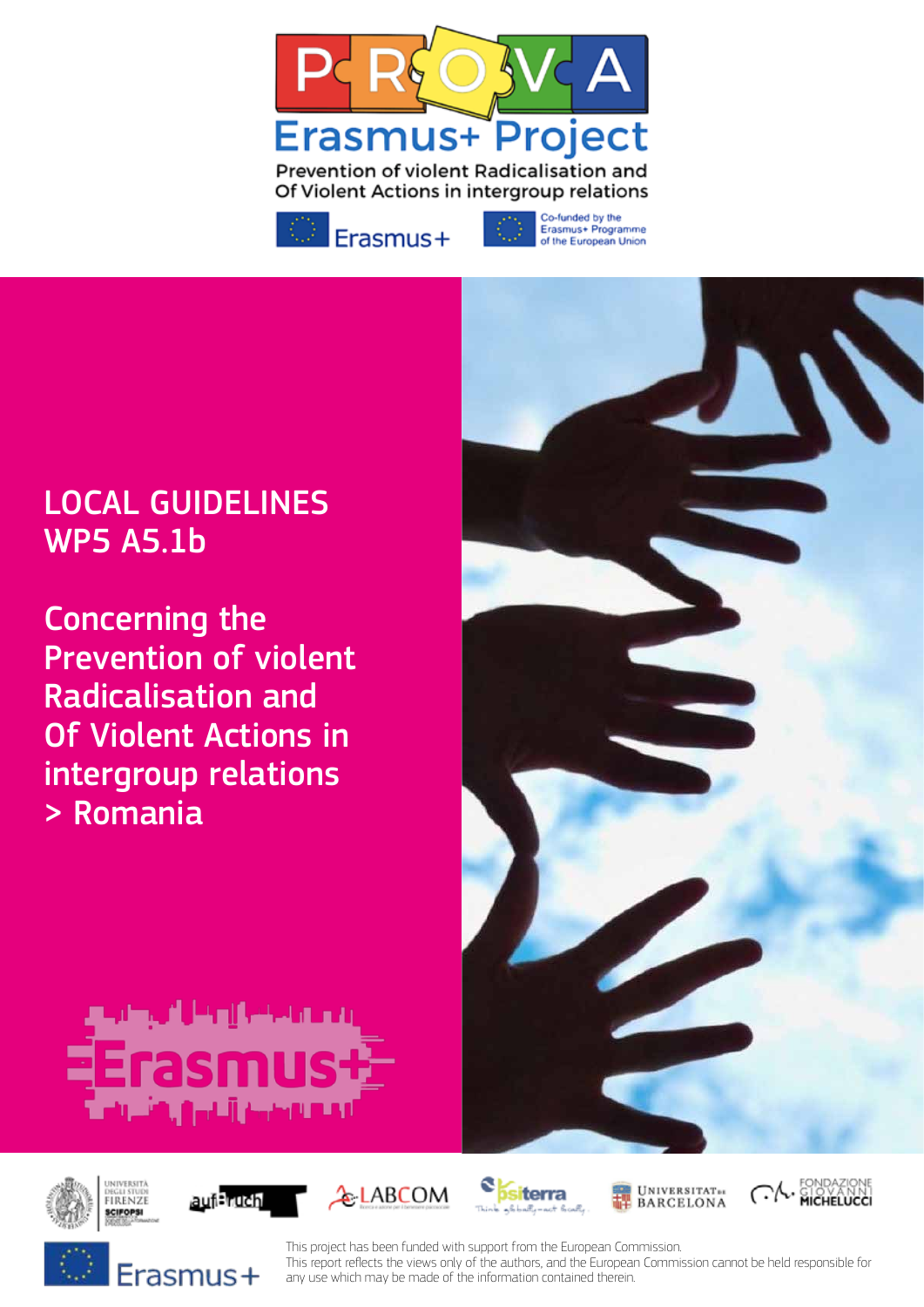



## WP5 A5.1b LOCAL GUIDELINES concerning the prevention of violent radicalisation and of violent actions in intergroup relations – Romania

*English version*

#### **TRAINING AND WORKSHOPS**

1. The training of professionals in order to re-exercise and/or to expand their knowledge and skills in applied areas such as preventing radicalisation of violence.

Workshops, roundtables and professional/community meetings are considered unique and extremely valuable by the respondents, offering various staff the opportunities to interact in both formal and informal ways. Getting to know each other, informing each other and exchanging perspectives, professional tools, and practices regarding radicalisation and deradicalisation of violence and other related subjects contribute to better coordination and the development of an elevated sense of professional identity for everyone involved. Such professional and community events facilitate the centrality of two key professional qualities for the staff: the capacity to acquire knowledge about each other (staff and detainees, minors under criminal proceedings) and the tolerance, both being considered preconditions for interactions that develop trust. These key professional qualities confront the most pervasive attitude, which is avoidance (related to segregation, discrimination, suspicion and mistrust).

2. The development of life skills workshops, for facilitating the reintegration process and *improving quality of life for young detainees and minors under criminal proceedings.* 

Juvenile justice' professionals, NGO's and community stakeholders should be more involved in helping detainees and minors under criminal proceedings to have a normal and dignified life. Even a small number of meetings/workshops could have a visible impact on their lives by expressing, sharing and entering in dialogues about each other's views and perspectives for their lives and their future. Participatory workshops and narrative approach interactions are leading to the gradual dissolution of conflicts and expressions of violence, and further expressing more appreciative statements about themselves and others, about the possibilities and resources identified in their lives

#### **NETWORKING**

#### 3. *Public-private networking for acting in marginalised contexts*

Public-private partnerships would permit future community and professional sensitisation regarding the use and effects of stereotyping and personal and professional labelling. More local community campaigns and projects would raise community awareness on violent behaviours and the persons affected by violence and being in investigation or sentenced as a result of their acts. Important targets are the potential employers and the professionals involved in reintegration and vocational training and counselling of the inmates or former detainees. The universities, schools, and justice system institutions should develop a network for preventing violent radicalisation and emerging conflicts.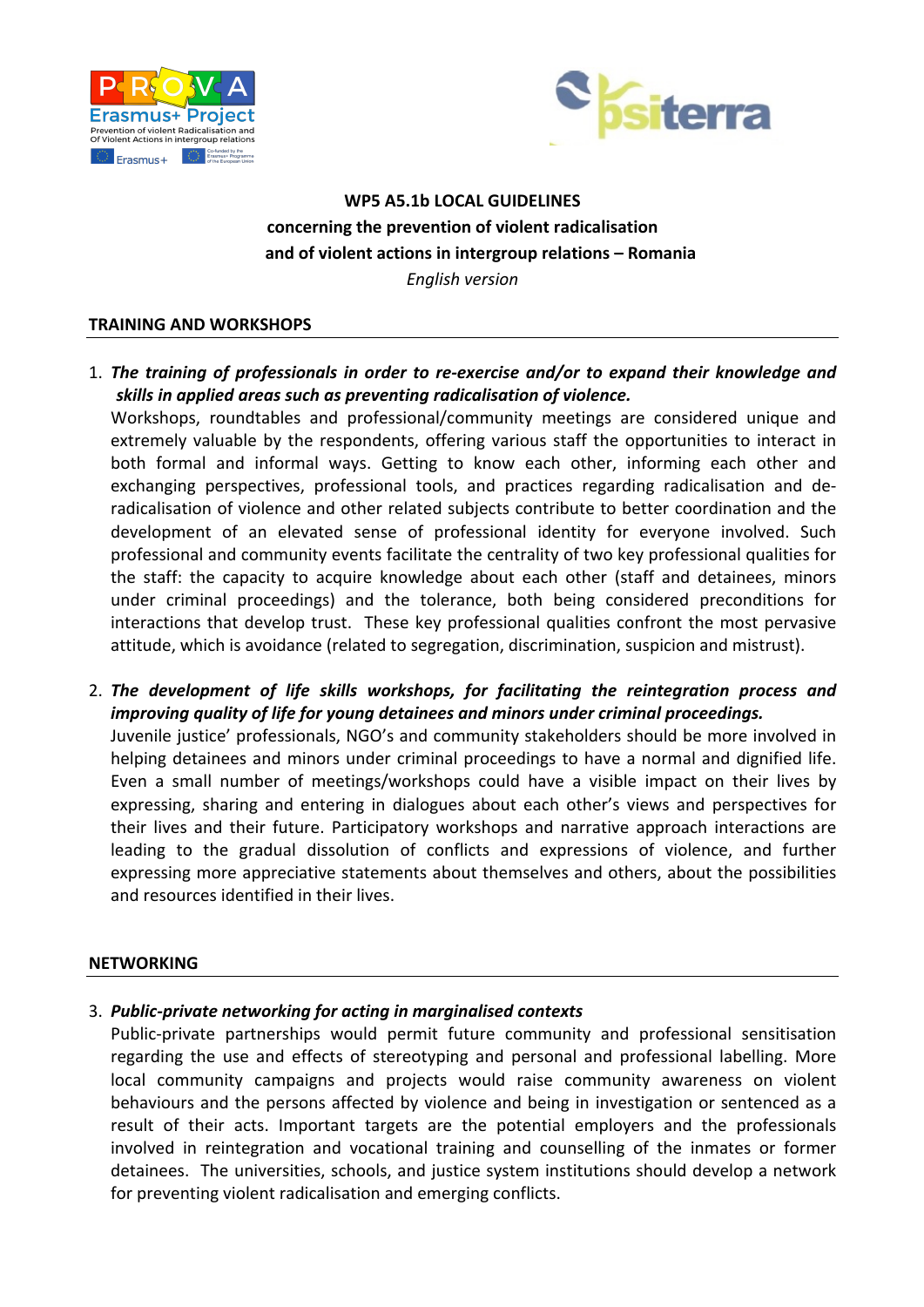4. *Development of internal networking and coordination between different prison functions and* professionals as an important factor in the prevention of violence

The policies in the field are changing quite often with effects in staff mobility and transfers, with a high variability of the workloads and a mix of newcomers in the profession and departure of the seniors and experienced staff (due to pension age or to vertical mobility, advancement in career, or lateral mobility, transfers between justice system units). As a result, it is fundamental to get to know various colleagues and their function and tasks, as well as to have space and time needed to integrate organisational and systemic changes in regular professional practice. Otherwise, in the absence of this, some inmates "profit", that is, have demands or abuse their rights or use violence or negligence destroying or abusing the facilities or support there are offered.

#### **SOCIAL CONDITIONS**

5. *Improved social conditions and policies for helping families with difficulties* 

Often the penitentiary offers "better conditions" than some areas in poor communities in Romania, generating a cycle of dependence of the prison by some inmates "who commit illegal *activities* to return to prison due to the severe poverty, suspicion, and lack of opportunities in *their communities*". This may be described as a form of "structural societal latent violence" which generate, in turn, at the individual level, violent attitude and behaviour.

#### **EDUCATIONAL SYSTEM INVOLVEMENT**

- 6. Awareness campaigns and violence, conflicts and aggression prevention activities in schools Local policies stipulate that every school should have a Violence Prevention Commission which is considered a good start point. However, developing and implementing programmes and campaigns for early identification of signs of radicalisation and violent conflicts among adolescents are crucial. Local and county networking with professionals in the educational system, such as the school counsellors, is highly relevant and needed.
- 7. Active involvement of university students/future psychologists in the activities with young detainees and minors under criminal proceedings, including the mixed gender composition, to develop an attitude of inclusion and the related professional skills.

The participation of university students/future psychologists in the workshops with young detainees and minors under criminal proceedings are important strategic ways in developing particular professional skills in addressing violent radicalisation and conflicts. As a result, the perceptions change, there is an increased desire to work in the justice' system field, there is a heightened sensitivity towards good practices in the field. Direct, face to face interactions could open a space where the preferred and alternative desirable aspects of identity can be visible for all parties involved.

#### **MENTAL HEALTH**

8. Promoting physical activity, sports and a healthy lifestyle countering violent radicalisation. Being active, practising physical activities or sports, engaging with a healthy lifestyle "*domesticates*" aggression and violence, cultivates constructive ways to express stress, tension,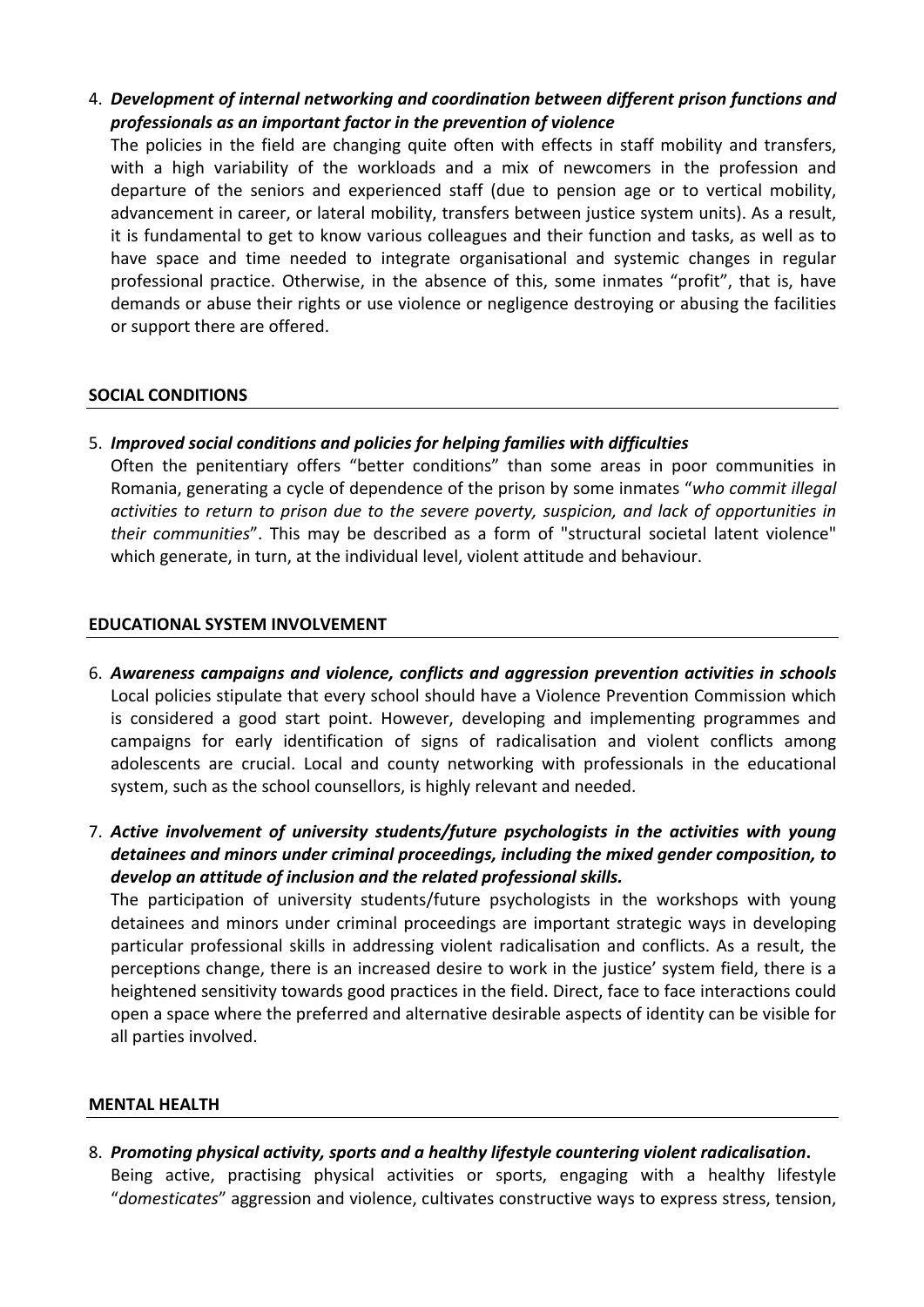frustration, and conflict. The immersion in the digital world and the digital identities seem to marginalise the other ways of expression and interaction, the other identities, excluding bodily engagement with oneself, with others, and with nature. The promotion of physical activity, sports and a healthy lifestyle invites people to have self-control and discipline in choosing the appropriate, socially acceptable ways to express and interact.

#### **POLITICAL LEVEL**

9. *Improved justice system policies as a key element in preventing violent radicalisation and conflicts*

Among the needed policy changes, increasing the working time with violent detainees and people under criminal proceedings (educational programmes, psychological and social assistance), reducing prisons' overcrowding, having clear internal procedures, managing proper counselling spaces, having more staff, reducing bureaucracy, and benefiting more fully from a digitized system would create the needed support and resources for an efficient approach to the actual potential or existing violent radicalization and conflicts in the justice system.

#### **SPACE**

#### 10. Civic engagement for promoting more friendly urban spaces

Increased participation in imagining, designing, and improving personal, group and community (public) space is widely necessary within the justice system and in the community, at large and its institutions. There is a clear need to make visible the voices of all those involved, especially the inmates and those in probation services also concerning space utilisation. There is a need to train all those involved in the use of space as a resource in view of the objectives that are considered, that is, to treat aspects of space as directly related to power and the re-exercising of autonomy, responsibility, and freedom, in preparation to living in society, after prison or probation time.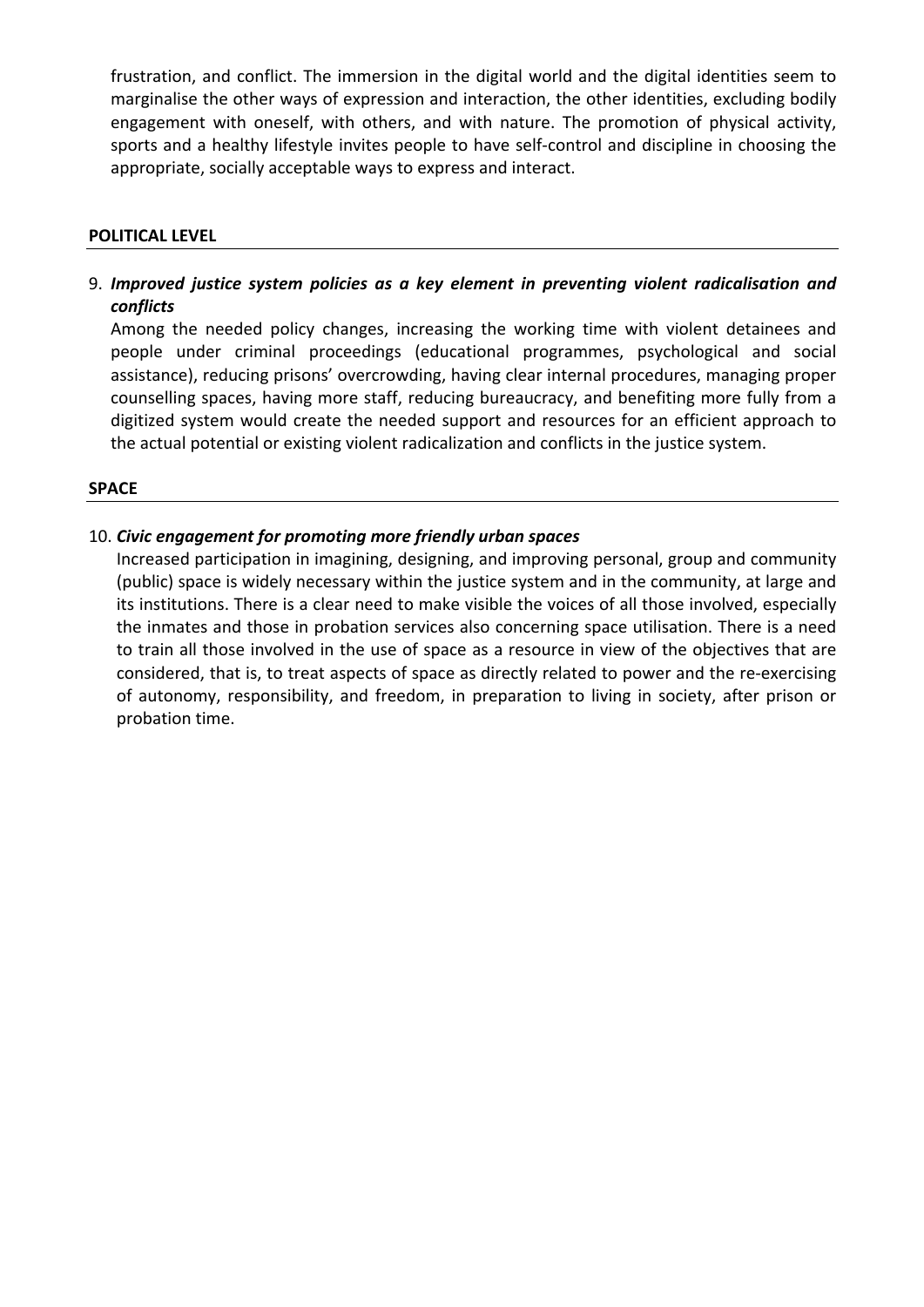



### WP5 A5.1b LOCAL GUIDELINES concerning the prevention of violent radicalisation and of violent actions in intergroup relations – Romania

*Romanian version*

#### **PROIECTUL PROVA GHID/RECOMANDĂRI**

#### **TRAINING-URI ȘI WORKSHOP-URI**

1. Cursuri de formare pentru profesioniști cu scopul de a re-exersa și/sau extinde cunoștințele *și abilitățile în domenii cum ar fi prevenirea radicalizării violente*

Workshop-uri, mese rotunde si întâlniri profesionale sau în comunitate sunt considerate de către profesioniști oportunități unice și valoroase de interacționa formal și informal. Cunoașterea reciprocă, informarea și schimbul de bune practici, instrumente, metode și practici legate radicalizarea, deradicalizarea violenței și alte subiecte contribuie la o mai bună coordonare și la dezvoltarea identității profesionale a persoanelor implicate. Asemenea evenimente profesionale și comunitare facilitează exersarea centrală a două calități profesionale de bază pentru profesioniști: **capacitatea de a obține cunoștințe unii despre ceilalți** (profesioniști, tineri deținuți, minori aflați sub incidența procedurilor penale și cu risc ridicat de delicvență) și **toleranța**, ambele fiind considerate precondiții pentru interacțiuni care dezvoltă încrederea. Aceste calități profesionale de bază înfruntă cea mai des întâlnită atitudine și anume evitarea (legată de segregare, discriminare, suspiciune și neîncredere).

2. Workshop-uri de dezvoltare a abilităților de viață pentru facilitarea procesului de *reintegrare și îmbunătățirea calității vieții pentru tinerii deținuți și minori aflați sub incidența procedurilor penale și cu risc ridicat de delicvență.*

Este necesar ca profesioniștii din sistemul judiciar, din ONG-uri, persoanele și grupurile de interes (*stakeholders*) din comunitate să fie mai activ implicați în ajutorarea tinerilor deținuți și a minorilor aflați sub incidența procedurilor penale și cu risc ridicat de delicvență să aibă o viață normală și demnă. Chiar și un număr mic de workshop-uri/întâlniri poate avea un impact vizibil asupra vieții lor prin exprimarea, împărtășirea, participarea la dialoguri despre perspectivele, viziunile asupra vieții și viitorului lor. Workshop-urile participative și interacțiunile ghidate de abordarea narativă pot duce spre o dizolvare graduală a conflictelor și a exprimărilor violente. De asemenea, acestea determină apariția unor afirmații apreciative despre ei înșiși și despre alții, pe de o parte, și despre posibilitățile și resursele identificate în viata lor, pe de altă parte.

#### **NETWORKING**

3. Rețelare public-privată pentru a acționa în contextele marginalizate

Parteneriatul public-privat ar permite sensibilizarea comunității și profesioniștilor legată de folosirea stereotipurilor și a etichetării și a efectelor acestora. Mai multe campanii locale și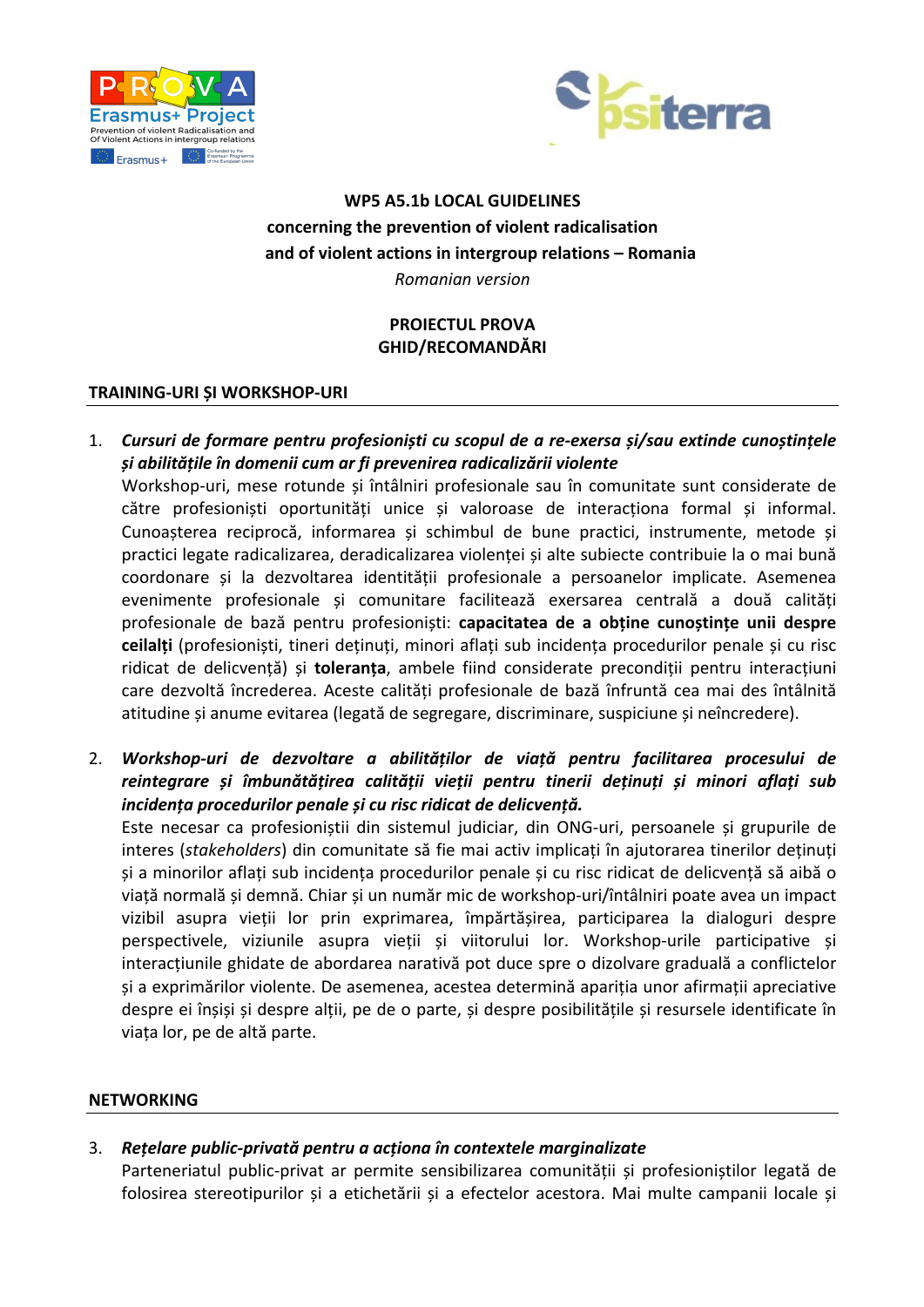proiecte cu implicarea comunității ar duce la creșterea nivelului de conștientizare comunitară în ceea ce privește comportamentele și persoanele afectate de violență și deținute sau investigate drept consecință a acțiunilor lor. Ținte importante sunt potențialii angajatori și profesioniștii implicați în reintegrare, pregătire vocațională, consiliere pentru actuali și foști deținuți. Universitățile, școlile și instituțiile sistemului judiciar ar trebui să dezvolte o rețea de prevenire a radicalizării violente și a conflictelor.

4. Dezvoltarea unei rețele interne și coordonări între profesioniștii din cadrul penitenciarului *care îndeplinesc diferite funcții ca factor important în prevenția violenței*

Politicile din acest domeniu sunt deseori modificate si completate determinând transferuri frecvente și mobilititate crescută a profesioniștilor, creșterea volumului de muncă, venirea profesioniștilor tineri și plecarea seniorilor și a personalului cu experiență (datorită vârstei de pensionare, mobilității verticale, avansării pe scara ierarhică sau mobilității laterale – transferuri între unitățile sistemului judiciar). Este fundamentală cunoașterea noilor colegi, a funcțiilor și sarcinilor lor la fel ca și deținerea unui spațiu adecvat derulării sarcinilor și a timpului necesar pentru integrarea schimbărilor organizaționale și sistemice în practica obișnuită profesională. Altfel, în absența acestora, unii deținuți pot "profita" prin prezentarea unor solicitări, denunțarea unor abuzuri în ceea ce privește drepturile lor, folosirea violenței sau distrugerea facilităților și suportului care li se oferă.

#### **CONDIȚII SOCIALE**

5. *Îmbunătățirea politicilor sociale și a condițiilor sociale pentru a ajuta familiile cu dificultăți* Deseori penitenicarul oferă "condiții de trai mai bune" decât în multe comunități sărace din România, generând un ciclu de dependență de penitenciar a unor deținuți care "comit activități ilegale pentru a se reîntoarc în penitenciar din cauza sărăciei severe, suspiciunii și absenței oportunităților în comunitățile lor". Aceasta poate fi descrisă ca o formă de "violență structurală socială latentă" care generează la rândul ei, la nivel individual, atitudine și comportamente violente.

#### **IMPLICAREA SISTEMULUI EDUCAȚIONAL**

#### 6. Campanii de conștientizare a violenței, conflictelor și activităși de prevenție a agresivității în *școli*

Politicile locale stipulează că fiecare școală trebuie să aibă o Comisie de Prevenție a Violenței, ceea ce este considerat un bun punct de pornire. Totuși, dezvoltarea și implementarea programelor și campaniilor pentru identificarea timpurie a semnelor radicalizării violente și a conflictelor printre adolescenți sunt cruciale. Realizarea de rețele (*networking*) la nivel local și județean cu profesioniștii din sistemul educațional, cum ar fi consilierii școlari este necesar și relevant.

7. Implicarea activă a studenților/viitorilor psihologi în activități cu tineri deținuți și minori *minori aflați sub incidența procedurilor penale și cu risc ridicat de delicvență, inclusiv asigurând o proporție echilibrată pe genuri, pentru a dezvolta o atitudine incluzivă și abilități profesionale specifice*

Participarea studenților/viitorilor psihologi în workshop-uri cu tineri deținuți și minori aflați sub incidența procedurilor penale și cu risc ridicat de delicvență sunt modalități strategice în dezvoltarea abilităților profesionale specifice abordării radicalizării violente și a conflictelor. Ca